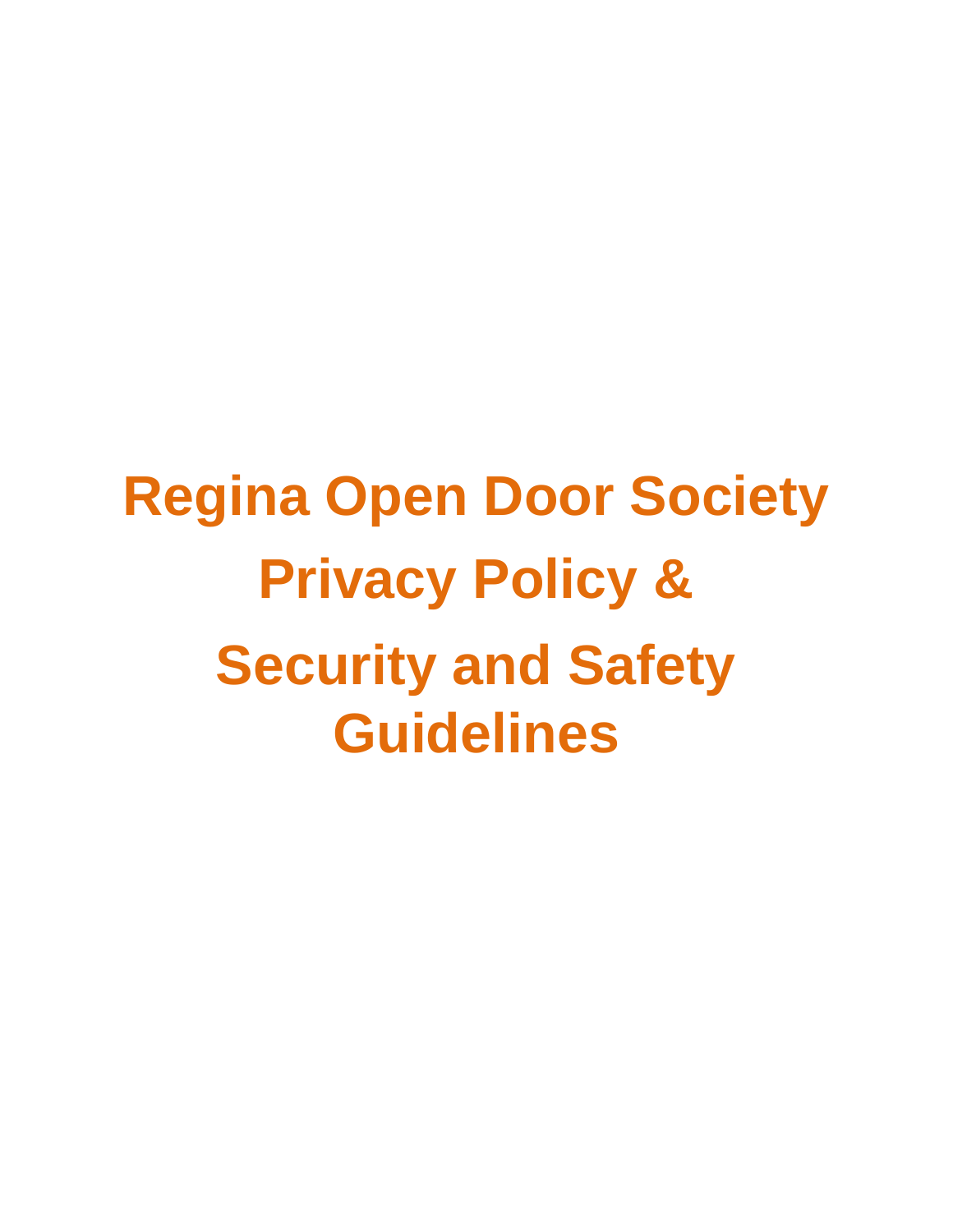## **PRIVACY POLICY & SECURITY AND SAFETY GUIDELINES**

|    | 1. PRIVACY POLICY PRINCIPLES                           |                                                                       |
|----|--------------------------------------------------------|-----------------------------------------------------------------------|
|    | 1.1 LEGAL PROTECTIONS FOR PERSONAL INFORMATION         | $\frac{3}{3}$ $\frac{3}{3}$ $\frac{3}{4}$ $\frac{4}{4}$               |
|    | 1.2<br>OUR PRIVACY & CONFIDENTIAL COMMITMENT           |                                                                       |
|    | 1.3 WHAT IS PERSONAL INFORMATION                       |                                                                       |
|    | 1.4<br>WHAT PERSONAL INFORMATION WE COLLECT            |                                                                       |
|    | 1.5<br>HOW WE COLLECT PERSONAL INFORMATION             |                                                                       |
|    | 1.6 NOTICE AND CONSENT                                 |                                                                       |
|    | 1.7 ENSURING ACCURACY OF CLIENT INFORMATION            |                                                                       |
|    | 1.8 HOW WE USE AND DISCLOSE PERSONAL INFORMATION       |                                                                       |
|    | 1.9 HOW WE KEEP PERSONAL INFORMATION SAFE              |                                                                       |
|    | 1.10 ACCESS TO RECORDS CONTAINING PERSONAL INFORMATION |                                                                       |
|    | 1.11 RIGHT TO REQUEST CORRECTION                       |                                                                       |
|    | 1.12 QUESTIONS AND COMPLAINTS                          | $\frac{4}{5}$ $\frac{5}{5}$ $\frac{5}{5}$ $\frac{5}{7}$ $\frac{7}{7}$ |
|    | 2. PRIVACY POLICY STATEMENTS                           |                                                                       |
|    | REGINA OPEN DOOR SOCIETY (RODS) RESPONSIBILTIES<br>2.1 | $\overline{7}$                                                        |
|    | 2.2 EMPLOYEE RESPONSIBILITIES                          | $\overline{\mathbf{7}}$                                               |
|    | 2.3 NOTICE AND CONSENT                                 | $\frac{7}{8}$                                                         |
|    | 2.4 COLLECTION OF PERSONAL INFORMATION                 |                                                                       |
|    | 2.5 ACCURACY AND CORRECTION OF PERSONAL INFORMATION    | $\overline{9}$                                                        |
|    | 2.6 USE AND DISCLOSURE OF PERSONAL INFORMATION         | 10                                                                    |
|    | 2.7<br><b>INFORMATION SECURITY</b>                     | 10                                                                    |
|    | 2.8 RECORDS MANAGEMENT                                 | 11                                                                    |
|    | 2.9 PRIVACY/SECURITY BREACHES                          | 11                                                                    |
|    | 2.10 ACCESS TO CLIENT INFORMATION                      | 12                                                                    |
|    | 2.11 INFORMING CLIENTS AND THE PUBLIC                  | 12                                                                    |
|    | 2.12 PRIVACY QUESTIONS AND COMPLAINTS                  | 13                                                                    |
| 3. | <b>GUIDELINES</b>                                      | 14                                                                    |
|    | 3.1 INFORMATION SECURITY                               | 14                                                                    |
|    | 3.1.1 ADMINISTRAIVE MEASURES                           | 14                                                                    |
|    | 3.1.2 PHYSICAL SAFEGUARDS                              | 15                                                                    |
|    | 3.1.3 TECHNOLOGICAL SAFEGUARDS                         | 15                                                                    |
|    | <b>APPENDICES</b>                                      | 17                                                                    |
|    | 4.1 SECURITY BEST PRACTICES                            | 17                                                                    |
|    | 4.1.1 AT THE OFFICE                                    | 17                                                                    |
|    | 4.1.2 TRANSMITTING INFORMATION                         | 18                                                                    |
|    | 4.1.3 AWAY FROM THE OFFICE                             | 20                                                                    |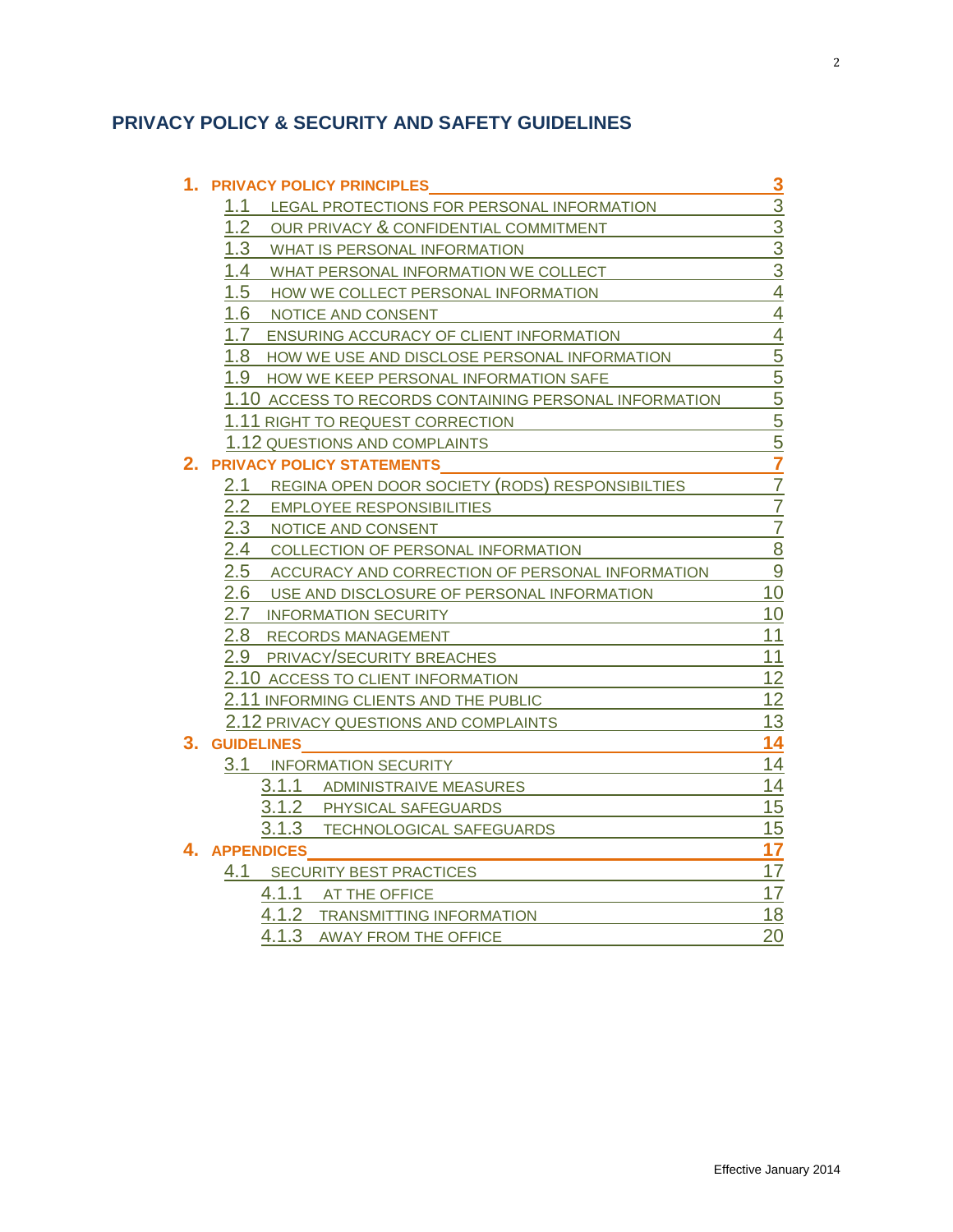## **1 PRIVACY POLICY PRINCIPLES**

## 1.1 LEGAL PROTECTIONS FOR PERSONAL INFORMATION

The *Freedom of Information and Protection of Privacy Act* (FOIP Act) sets the legal authority and ground rules for our collection, use and disclosure of personal information for the direct client services. This privacy policy document describes how we protect the personal information we collect, use and disclose in accordance with the FOIP Act. This policy also complies with *Local Authority Freedom of Information and Protection of Privacy Act* (LA FOIP) and the *Personal Information Protection and Electronic Documents Act* (PIPEDA) requirements.

## 1.2 OUR PRIVACY AND CONFIDENTIALITY COMMITMENT

We have to collect, use and disclose some personal information about our clients to deliver services. Protecting their personal information is one of our highest priorities. We are responsible for personal information in our possession or custody.

This document describes how our privacy commitment is reflected in our activities. It applies to our organization, our employees and to any person providing services on our behalf. We have posted a copy of our privacy policy on our web site and copies are available in our offices. We will provide a copy to anyone on request.

## 1.3 WHAT IS PERSONAL INFORMATION?

Personal information is recorded information about an identifiable individual, as defined in Section 24 of the FOIP Act. Personal information includes such things as name, gender, birth date, where the individual lives, the individual's home, cell, business and fax numbers, e-mail address, marital status, photos and unique personal identifiers assigned to that individual, such as a social insurance number, driver's license number, credit card number or a file number. It also includes other information about an identifiable individual contained in case files or any other records.

Recorded information includes any information that is written, photographed, recorded or stored in any manner, but does not include computer programs or other mechanisms such as a photocopier or fax machine that copy records.

## 1.4 WHAT PERSONAL INFORMATION WE COLLECT

We only collect the personal information necessary to provide the services that best meet client needs. We do not collect personal information that is "nice to know" or "just in case we might eventually need it".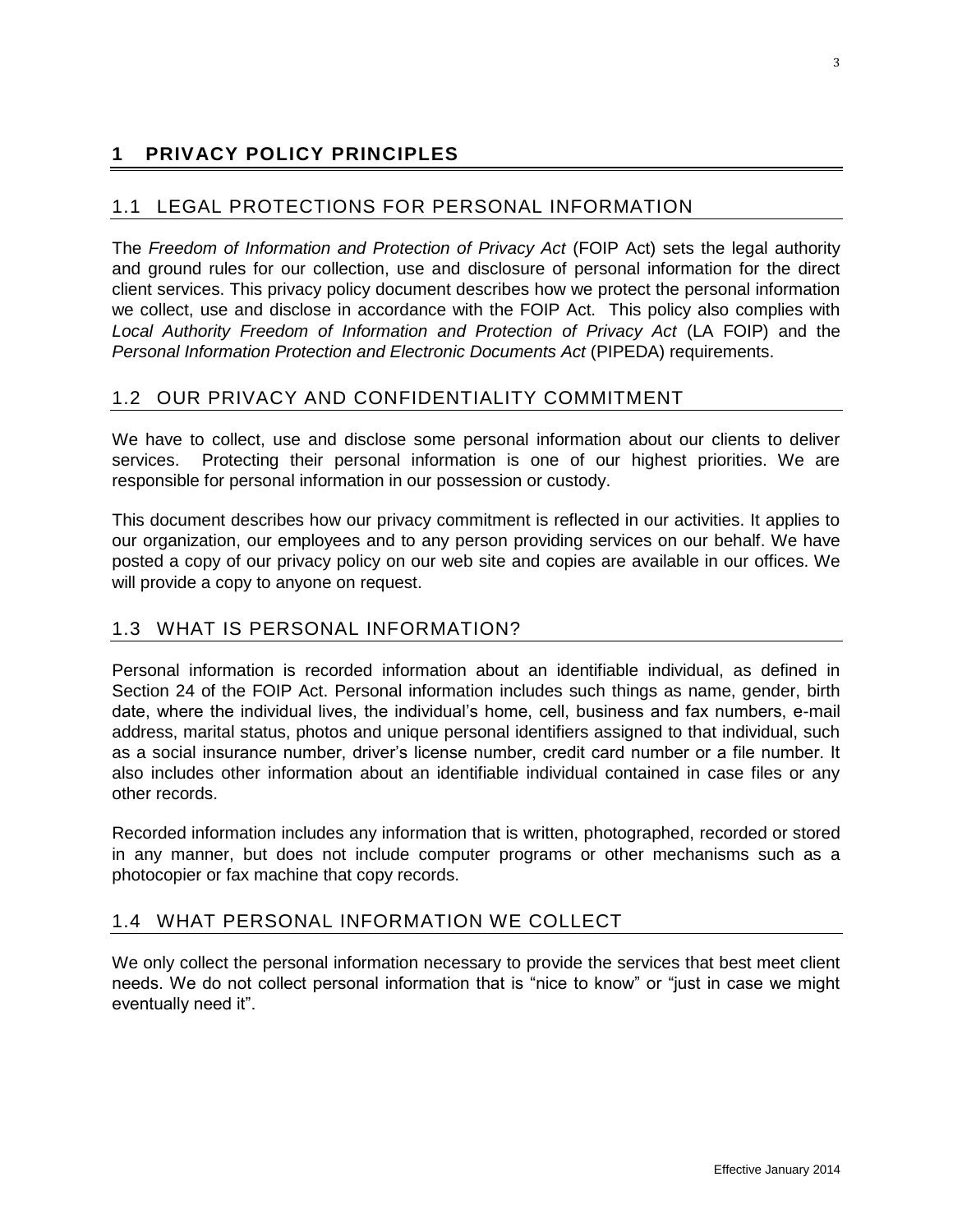## 1.5 HOW WE COLLECT PERSONAL INFORMATION

We normally collect client personal information directly from our clients. Sometimes we may collect client personal information from other persons or organizations, with client consent or as authorized by the FOIP Act.

When we collect personal information, our clients have a right to know why we are collecting their personal information, what we will be using it for, and who may see it. We will inform our clients, before or at the time of collecting personal information, of the purposes for which we are collecting the information.

If someone asks a question about the purpose for the collection, use or disclosure of information, we will provide an answer or refer the client to someone who can. We have designated a privacy contact person who can help our staff and assist with client questions or requests, as needed.

## 1.6 NOTICE AND CONSENT

Our funding agreements require that we share certain information about our clients. We provide notice of the information that may be disclosed and request the client's authorization for the disclosure. We may be unable to provide services if this authorization is refused.

Except when required by our funding agreements or by law, written client consent is required before we provide personal information to outside agencies or individuals. If we refer a client to another service provider, before sharing any information with that service provider we will get the client's written consent. We will not share client information with any person or organization outside those listed in the written consent, except as required by our funding agreements or by law.

A client may withdraw consent to the use and disclosure of personal information at any time, unless the personal information is necessary for us to fulfill our obligations under law or our funding agreements. We will respect a client's decision, but we may not be able to provide certain services if we do not have the necessary personal information. A withdrawal of consent cannot be retroactive; that is, it cannot be applied to actions taken in the past.

## 1.7 ENSURING ACCURACY OF CLIENT INFORMATION

When we collect information about a client, we make every reasonable effort to ensure that the personal information we collect is accurate and complete. We want to prevent using wrong or inaccurate information to make a decision about a client.

We rely on clients to tell us if there is a change to their personal information that may affect the services they receive.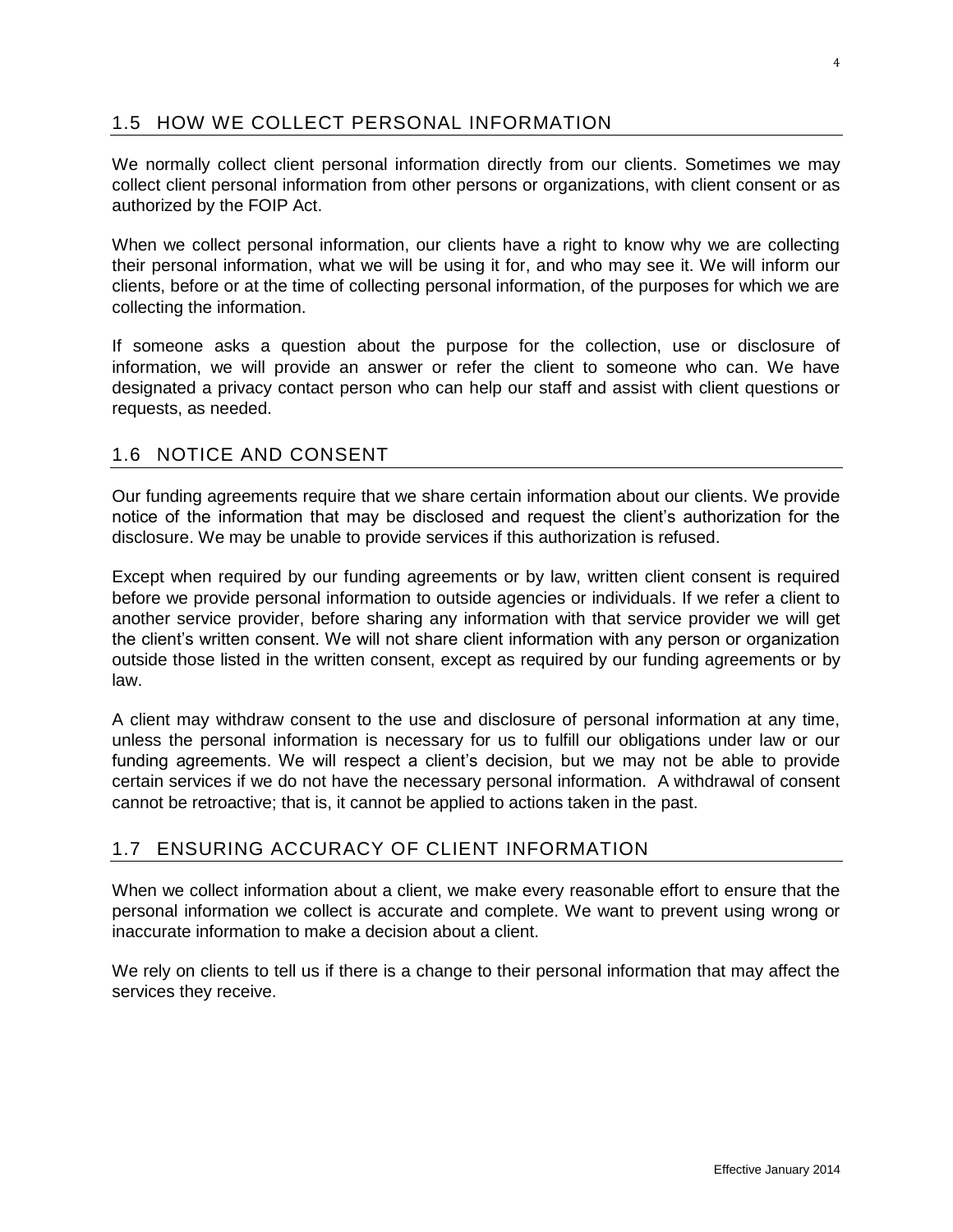## 1.8 HOW WE USE AND DISCLOSE PERSONAL INFORMATION

We only use and disclose a client's personal information for the purposes for which the information was collected, or for purposes that are clearly consistent with the original purposes. If we wish to use or disclose a client's personal information for any other purposes, we will ask for client consent before doing so.

## 1.9 HOW WE KEEP PERSONAL INFORMATION SAFE

We make every reasonable effort to protect all personal information from unauthorized access, collection, use, disclosure, copying, modification or disposal, or similar risks, using measures appropriate for the sensitivity of the information.

## 1.10 ACCESS TO RECORDS CONTAINING PERSONAL INFORMATION

Clients have a right to access their own personal information in our records, subject to a few specific exceptions in law. Such access may be subject to procedures or conditions associated with the processing of such requests, including proof of identity.

## 1.11 RIGHT TO REQUEST CORRECTION

Clients may request correction of any errors or omissions in their factual personal information by making a request in writing. We can correct factual errors whenever we are notified of them. In some cases we may ask for verification.

If the request is to change information that reflects a professional opinion or assessment, the request will be directed to our designated privacy contact person. We may be limited in our ability to change information that reflects a professional opinion or evaluation.

### 1.12 QUESTIONS AND COMPLAINTS

If clients have a question or concern about any collection, use or disclosure of their personal information by us, or about a request for access to their own personal information, or our compliance with this privacy policy, they should contact our designated privacy contact persons first.

> *Gratta Nimbeshaho Manager of the Newcomer Welcome Centre Regina Open Door Society 306-352-5775*

> > *Or*

*Samantha Gardiner Human Resources Coordinator Regina Open Door Society 306-352-3500*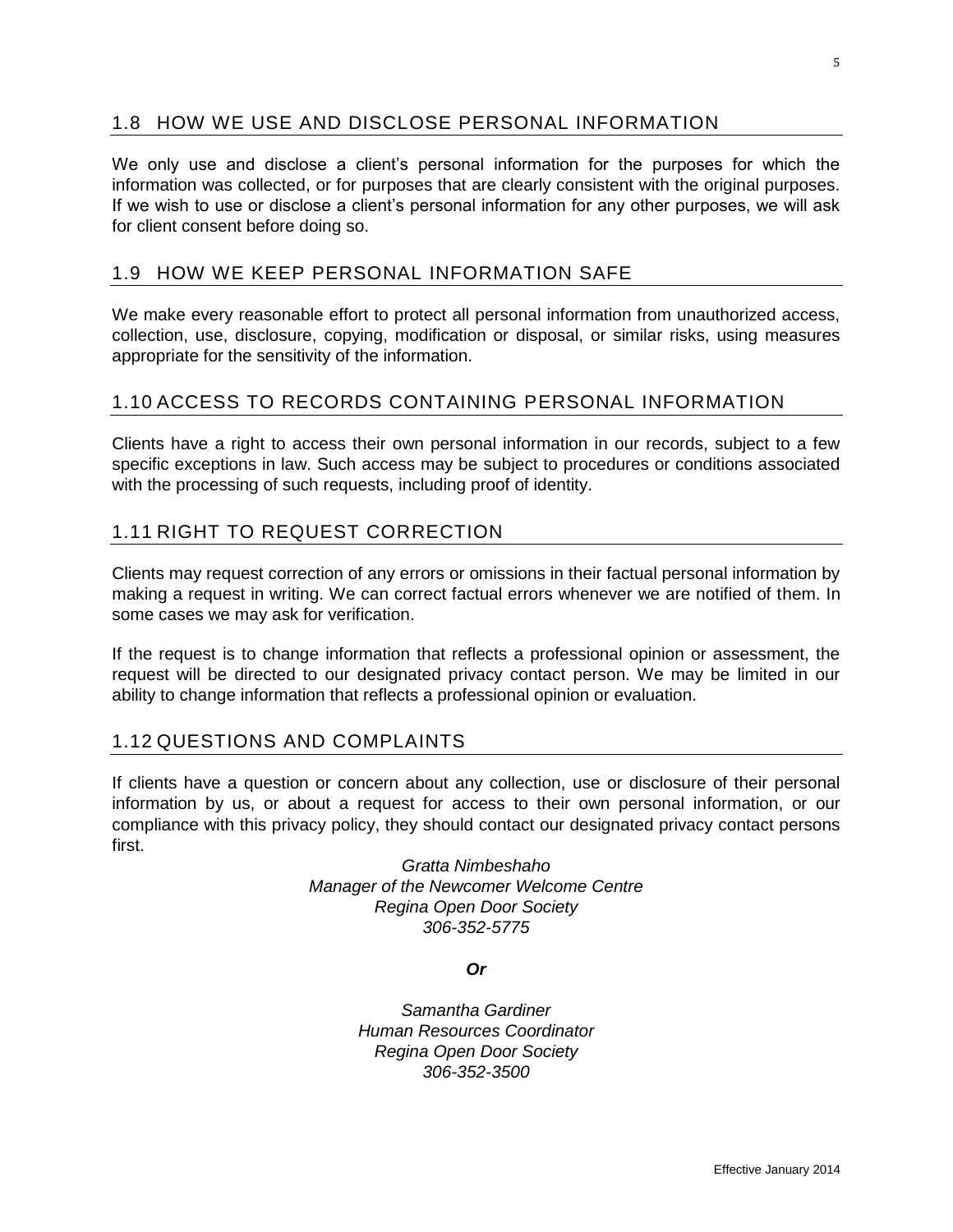Clients always have the option to contact the Office of the Saskatchewan Information and Privacy Commissioner for questions and concerns about their personal information.

Saskatchewan Information and Privacy Commissioner 503 – 1801 Hamilton Street Regina, Saskatchewan S4P 4B4 Telephone: (306) 787-8350 Toll Free Telephone (within Saskatchewan): 1-877-748-2298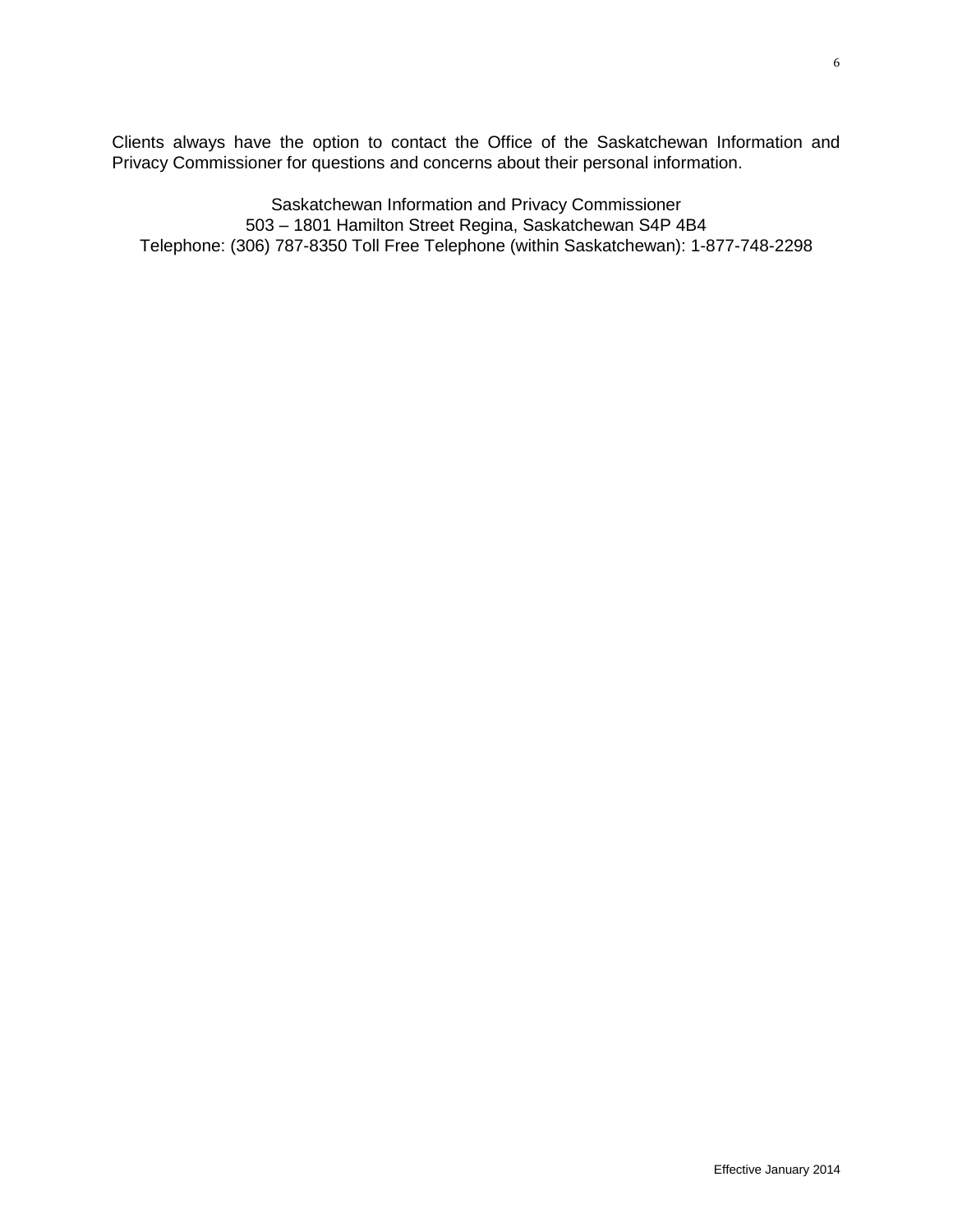## **2 PRIVACY POLICY STATEMENTS**

## 2.1 RODS (REGINA OPEN DOOR SOCIETY) RESPONSIBILITIES

- P1. We are responsible for personal information in our possession or custody.
- P2. We will make our employees and any person providing services on our behalf, including volunteers and contractors, aware of their privacy responsibilities when their employment commences and before they start collecting and using personal information.
- P3. We will communicate all changes to the privacy policy to employees as soon as possible after the changes occur.
- P4. We will post a copy of the privacy policy on our web site and make copies available in our office(s).
- P5. We will make employees aware that the FOIP Act includes offences and substantial penalties for intentional contravention of the Act:

*"Every person who knowingly collects, uses or discloses personal information in contravention of this Act or the regulations is guilty of an offence and liable on summary conviction to a fine of not more than \$1,000, to imprisonment for not more than three months or to both fine and imprisonment*." [FOIP s.68(1)]

- P6. We will designate a privacy contact person who can advise employees with privacyrelated questions and assist with client requests, as needed.
- P7. We will provide information resources to help employees incorporate good privacy practices into their work activities.

### 2.2 EMPLOYEE RESPONSIBILITIES

- P8. Employees are responsible for compliance with this privacy policy.
- P9. Employees will be asked to sign a confidentiality oath, acknowledging that they have read and understand the privacy policy.
- P10. Employees are required to review the privacy policy at least annually.
- P11. Failure to comply with the privacy policy may result in disciplinary action, up to and including termination.

## 2.3 NOTICE AND CONSENT

P12. Clients shall be provided notice of the purposes of any personal information disclosures and the recipients of any disclosures made necessary by RODS (Regina Open Door Society) funding agreements, or by related legislation. Clients will be asked to sign an authorization for such disclosures.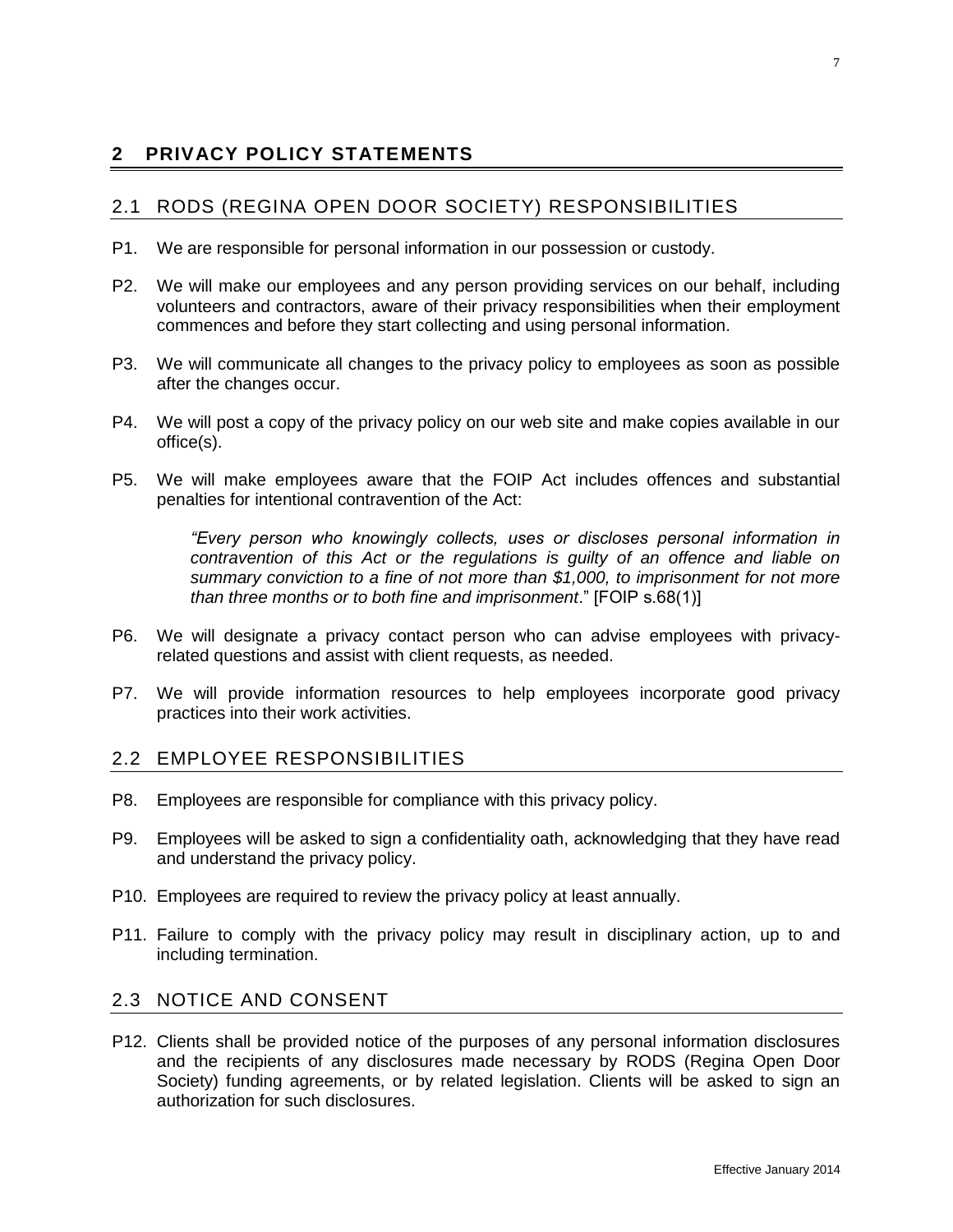- a) For all other disclosures of personal information outside RODS, a client must freely consent in writing before such a disclosure can take place. Such disclosures may include, but are not limited to, sharing information with another service provider or disclosure for a purpose different than that for which the information was originally collected.
	- i) The signed form must be placed in the client's file.
- P13. A client's representative may provide written consent on behalf of the client, but only if the client is unable to do so.
- P14. The provision of consent on behalf of the client by a representative is subject to [P26](#page-8-0) below.
- P15. For the collection, use and disclosure of personal information by RODS in line with the stated purposes verbal consent is acceptable if it is provided by the client or the client's representative and if the consent is noted and dated on the client's file.
- P16. Client consent cannot be the only authority for the collection of personal information. The collection of personal information must be for a purpose that relates to an existing or proposed program or activity of the organization.
- P17. Explicit client consent may authorize the use or disclosure of personal information for purposes different than the purposes for which the personal information was collected.
- P18. A client may withdraw consent for the collection, use or disclosure of his or her personal information at any time.
	- a) The withdrawal of consent must be in writing.
	- b) The withdrawal of consent must take effect on a specific current or future date. Consent cannot be withdrawn for a date in the past.
	- c) The client shall be informed of any services that might not be available as a result of a withdrawn consent, before the consent is withdrawn.

## 2.4 COLLECTION OF PERSONAL INFORMATION

- P19. Employees must collect only the information that is necessary to provide services to the client at the time of collection, or for services that may be reasonably anticipated at the time of collection. Information that would be "nice to know", "might be useful at some future time", or simply to fill in a space on an intake form or a field in the information system must not be collected.
- P20. If there is uncertainty whether information should be collected, employees must seek advice from the designated privacy contact person prior to collection.
- P21. Clients must be informed at or before the time of collecting personal information, of the purposes for which we are collecting, using and disclosing a client's personal information.
- P22. We will display a brochure that explains the purpose and privacy implications of collecting client information. The brochure will be kept in a location visible to all clients for their easy access.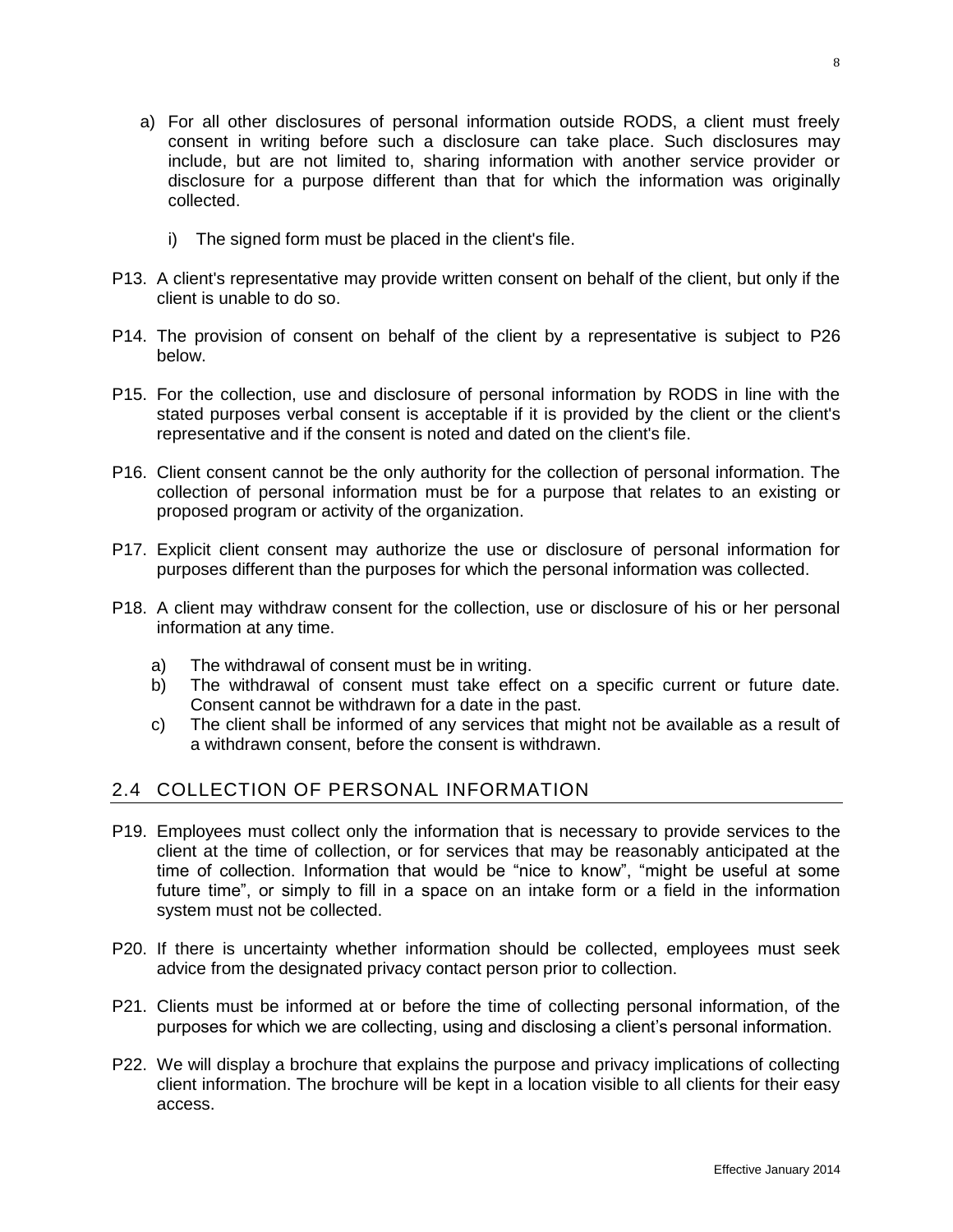- P23. If a client has questions about the collection of their information, employees shall respond to informal client information requests, and if required, contact the designated privacy contact person for advice.
- P24. The client must be asked to sign an informed consent form at the time of first collection of personal information.
- P25. Whenever feasible, personal information must be collected directly from the person to whom it relates.
- <span id="page-8-0"></span>P26. If direct collection from the client is not feasible, the following options are available:
	- a) Personal information may be collected from the client's interpreter/translator, companion or relative, if the client is present at the time of collection.
	- b) If the client is not present at the time of collection, any person providing personal information or consent on a client's behalf must provide written evidence that they represent the client.
		- i) A spouse, parent, adult child, or adult sibling may be assumed to be the client's representative unless there is evidence to the contrary. The client's relationship with the representative should be validated and recorded whenever possible.
		- ii) A legal instrument of representation, such as a power of attorney, is binding evidence of representation.
			- (1) If the client or representative agrees, a copy of the legal instrument should be kept on file. If the client or representative does not agree, a notation should be placed on file indicating that the legal instrument has been examined and accepted.
		- iii) In other cases, a letter of representation signed by the client is acceptable as evidence of representation.
			- (1) A copy of the letter of representation must be kept on the client's file for future reference.

## 2.5 ACCURACY AND CORRECTION OF PERSONAL INFORMATION

- P27. Employees shall collect personal information directly from the client, using our intake form where the client has signed the form indicating that the information is accurate, complete and up to date.
- P28. No matter how client information is collected, employees shall make every reasonable effort to ensure that the information collected is accurate, complete and up to date for its intended purpose.
- P29. If the accuracy, completeness, or timeliness of personal information is in question, the client, or his or her representative, shall be contacted to verify the information and update it as necessary.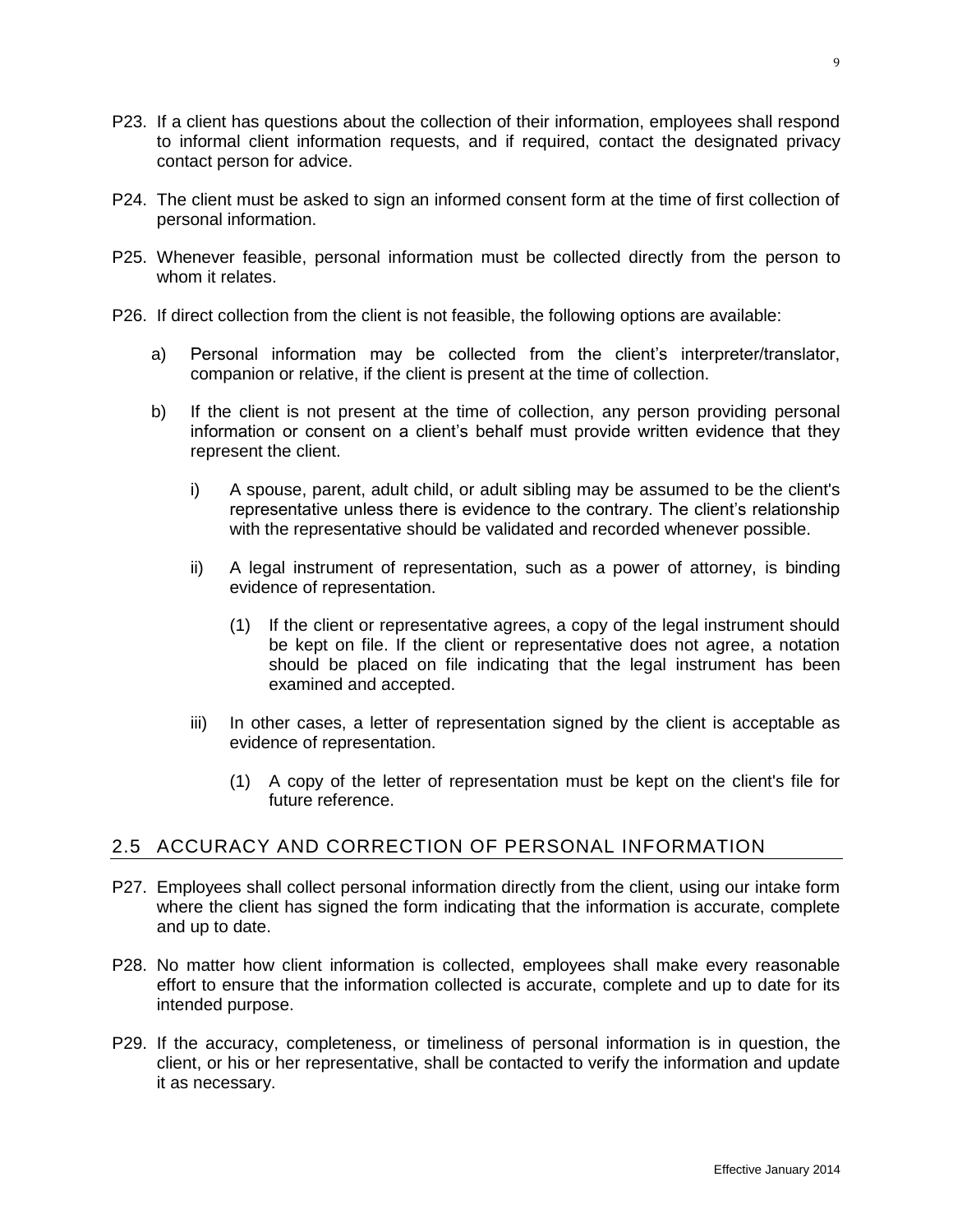- P30. Clients have the right to challenge the accuracy and completeness of the information about themselves and to have it amended as appropriate.
- P31. Employees shall correct factual errors when notified of them by the client. In some cases employees may ask for verification, in which case correction will be dependent on verification.
- P32. To change information that reflects a professional opinion or assessment, employees must advise the individual to make the request to the designated privacy contact person.
- P33. If a challenge is not resolved to the satisfaction of a client, the substance of the unresolved challenge shall be recorded in the individual's record.

### 2.6 USE AND DISCLOSURE OF PERSONAL INFORMATION

- P34. Personal information shall be used only for the purposes for which it was originally collected or for purposes that are clearly consistent with the original purpose.
- P35. If personal information is to be used for a purpose that is not clearly consistent with the original purpose of collection, prior authorization from the employee's supervisor and subsequent client written consent are required.
- P36. Personal information shall be treated as confidential and not disclosed to any person, other than the client, except as stated in the FOIP Act. [see ["www.oipc.sk.ca"](http://www.oipc.sk.ca/)]
- P37. The FOIP Act allows limited specified exceptions to use or disclose personal information without client consent.
- P38. Employees must be familiar with our protocol(s) for sharing personal information with other service providers.
- P39. In the event that we are compelled to produce personal information pursuant to any applicable legislation, regulation, or any order of any court, tribunal, administrative body or other authority with jurisdiction, the request must be referred to the designated privacy contact, who will consult with RODS and the program funders.

### 2.7 INFORMATION SECURITY

- P40. We shall take all security measures reasonably necessary, including those set out in any instructions issued by our funders for the protection of personal information against unauthorized use or disclosure. Our security measures shall be appropriate for the sensitivity of the information being protected regardless of the format in which it is held.
- P41. We shall make employees aware of the importance of maintaining the confidentiality of personal information.
- P42. We shall restrict access to personal information to authorized personnel with a "need to know" and to other parties to whom disclosure is authorized under the law.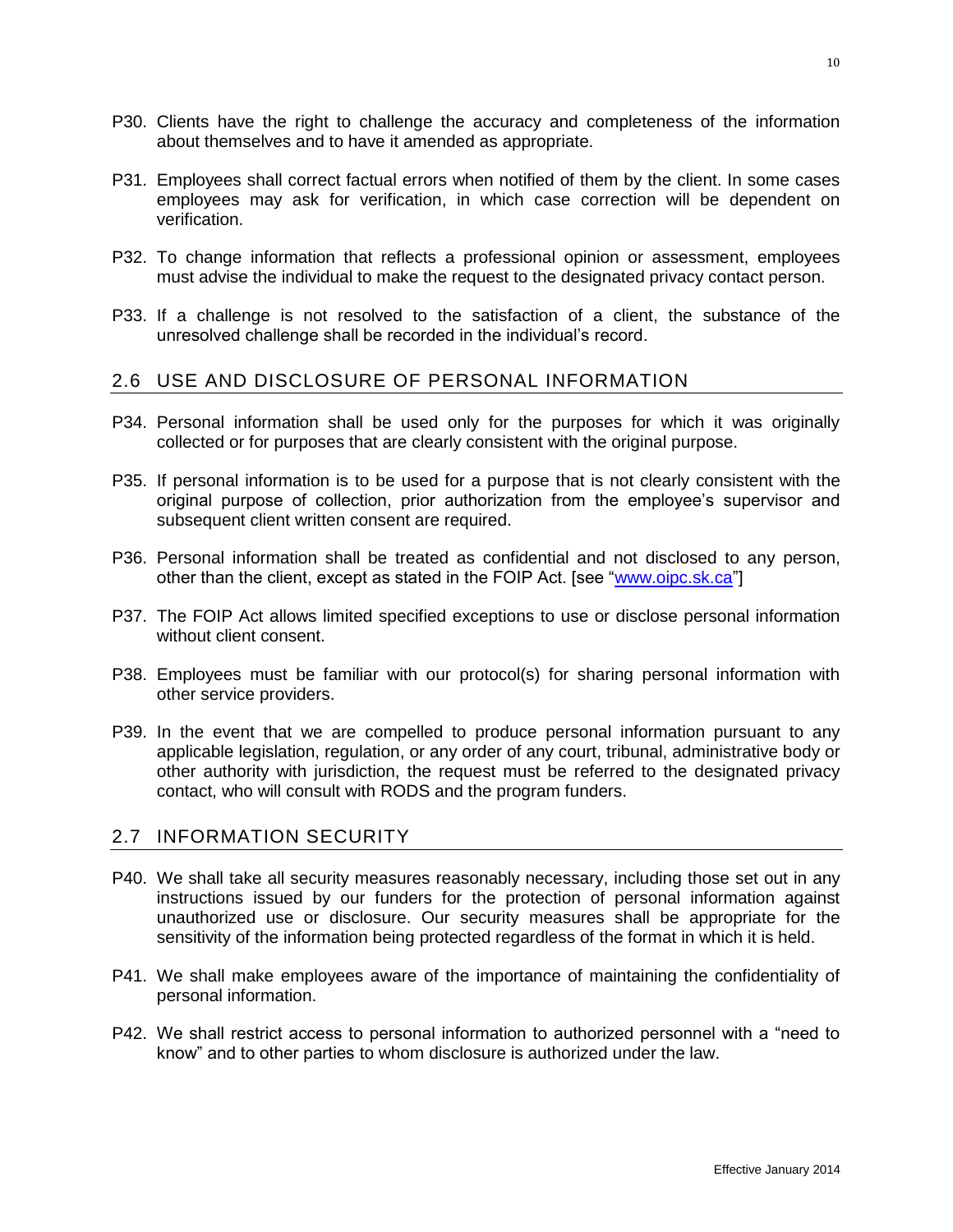- P43. We shall secure electronic files by user authentication and authorization measures, encryption, and/or other measures as appropriate.
- P44. Electronic files containing personal information will not be stored or transported on portable computing devices (such as laptop computers, USB sticks, CD's, DVD's, smartphones, or tablets) unless they have been encrypted.
- P45. Employees shall secure paper files using physical access controls such as locked filing cabinets, secure storage rooms and locked desks.
- P46. We will restrict access to personal information to the premises. No personal information will be allowed to be copied or transferred to portable computing devices that leave our premises without the prior approval of a supervisor.
- P47. Transmitting sensitive information by email, including but not limited to personal information about a client, requires the prior approval of a supervisor.

### 2.8 RECORDS MANAGEMENT

- P48. We will keep all personal information transferred, collected, created, maintained, or stored securely.
- P49. We will retain personal information only as long as is reasonable to fulfill the purposes for which the information was collected, or for legal or program purposes.
- P50. Personal information that has been used to make a decision about an individual should be retained long enough to allow the individual access to the information after the decision has been made.
- P51. Retention guidelines should include minimum and maximum retention periods.
- P52. We shall apply appropriate security measures when destroying personal information, including shredding paper records and permanently deleting electronic records in accordance with applicable Funders records retention and disposition policies; and taking care to prevent unauthorized parties from gaining access to the information.
- P53. A record of destruction will be kept to verify what client documents were destroyed and when.

### 2.9 PRIVACY/SECURITY BREACHES

- P54. The Saskatchewan Information and Privacy Commissioner has prepared a reference document that presents privacy best practices for dealing with a privacy breach. The document is available at [http://www.oipc.sk.ca/Resources/Helpful Tips -](http://www.oipc.sk.ca/Resources/Helpful%20Tips%20-%20Privacy%20Breach%20Guidelines%20-%20September%202010.pdf) Privacy Breach Guidelines - [September 2010.pdf.](http://www.oipc.sk.ca/Resources/Helpful%20Tips%20-%20Privacy%20Breach%20Guidelines%20-%20September%202010.pdf) Our organization follows these best practices.
- P55. Employees may become aware of a breach through a complaint from the public, from observing something occurring or through personal involvement with the incident. Regardless of how an employee becomes aware of a breach, any employee who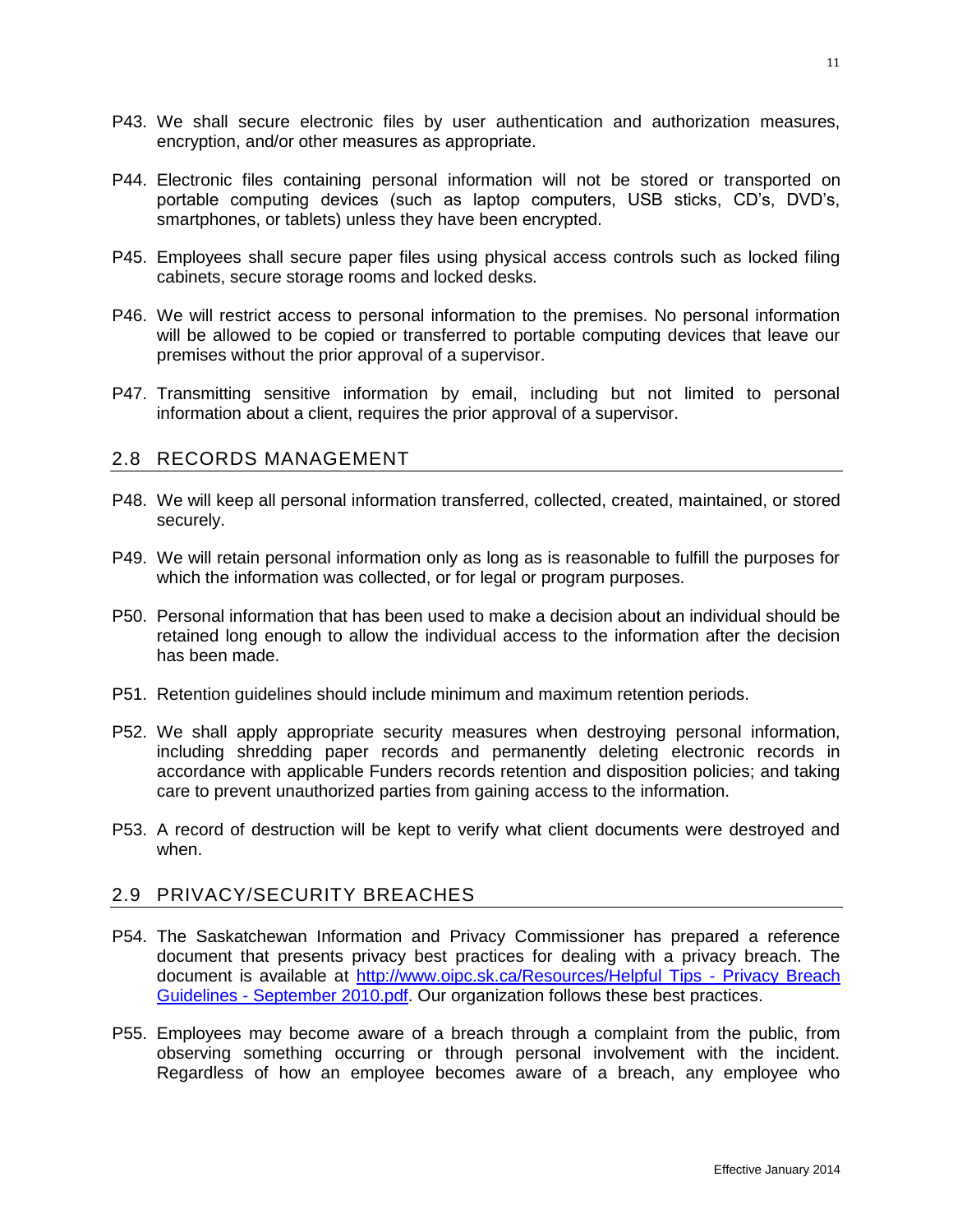becomes aware of a real or suspected breach of privacy or security shall report the breach to his or her supervisor/manager immediately.

- P56. It is crucial that the supervisor reports the incident to the designated privacy contact person, who will in turn consult with RODS Executive Director and the funders.
- P57. Any real or suspected breach of privacy shall be investigated as soon as possible after the breach is known and involve the participation of the Funders.
- P58. Affected individuals will be notified as appropriate, depending on the severity and circumstances of the breach. Individuals who could suffer harm from the breach will be notified as soon as possible.
- P59. The investigation shall make the following findings:
	- a) Whether a breach of privacy or security actually occurred.
	- b) When the breach occurred.
	- c) Why the breach occurred.
	- d) How many persons were affected by the breach.
	- e) The severity of the breach's effects on affected persons and whether they need to be notified.
	- f) The measures required to prevent a reoccurrence of the breach and how such measures should be implemented.
- P60. Measures to prevent a re-occurrence of any breach shall be recorded and incorporated into RODS policy and/or procedures as necessary.
- P61. We will notify the program funder/s which can then inform the Office of the Saskatchewan Information and Privacy Commissioner if circumstances dictate.

### 2.10 ACCESS TO CLIENT INFORMATION

- P62. We shall provide reasonable and timely access to clients who identify themselves and request access to view the information we have collected about them.
- P63. If we receive a request for access from a third party or a formal request under the FOIP Act, for client records in our possession, employees must:
	- a) advise the requester to make the request to the funder; and
	- b) not disclose the information in the records unless otherwise directed in writing by Funders.

### 2.11 INFORMING CLIENTS AND THE PUBLIC

- P64. We will provide a copy of this privacy policy document to anyone on request.
- P65. We will post a copy of this privacy policy on our web site and make copies available in our office(s).
- P66. We will display a brochure that explains the purpose and privacy implications of collecting client information. The brochure will be kept in a location visible to all clients for their easy access.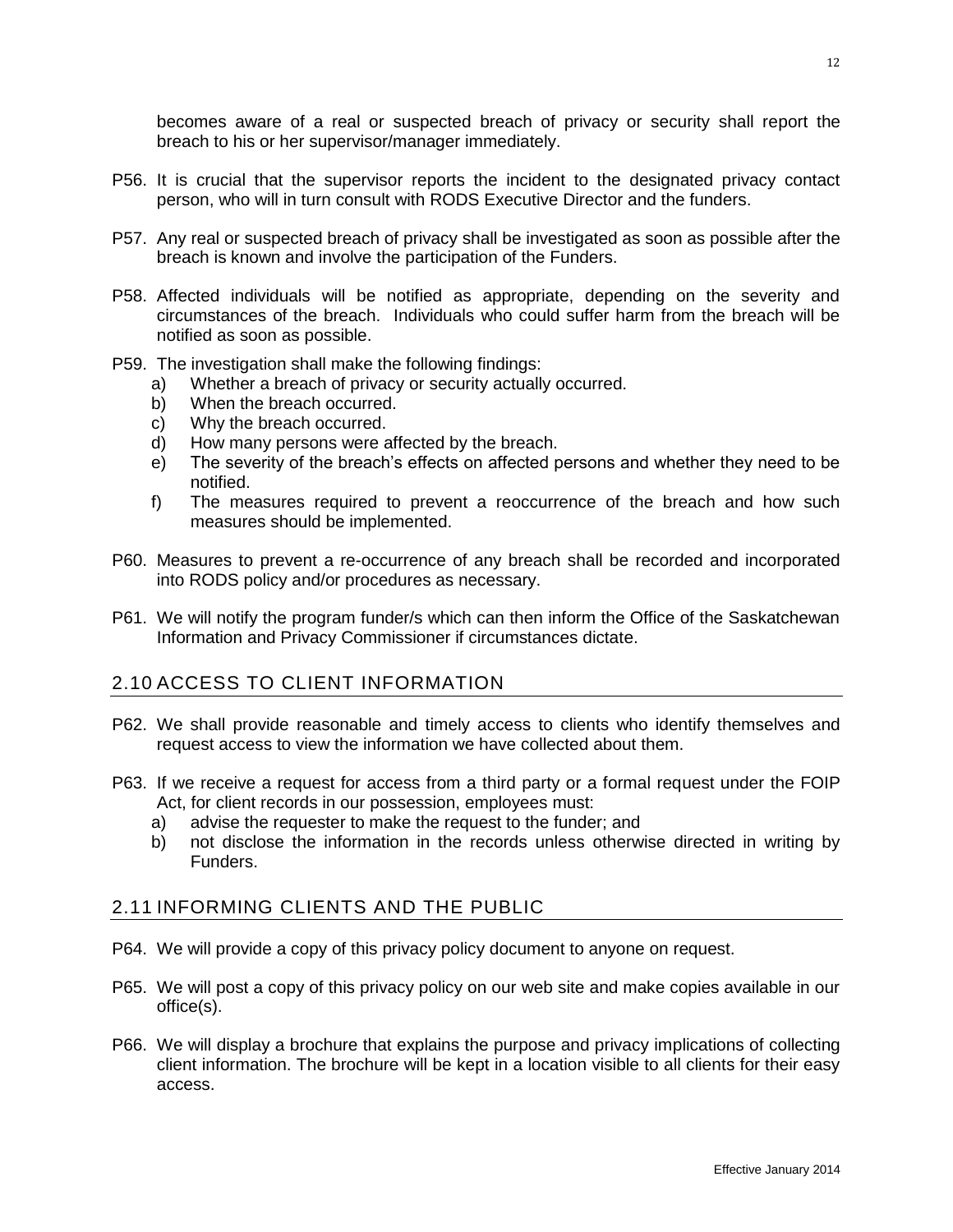## 2.12 PRIVACY QUESTIONS AND COMPLAINTS

- P67. If a client is not satisfied with the response they receive regarding an inquiry or complaint about our policies and practices relating to the handling of personal information, the employee shall direct the client to contact the designated privacy contact person.
- P68. If a complaint is found to be justified, we shall take appropriate measures, including, if necessary, amending our privacy policy and practices.
- P69. If the complaint concerns personal information under our Funders' possession or control, the privacy contact person must direct the complaint to the Funders' contract manager.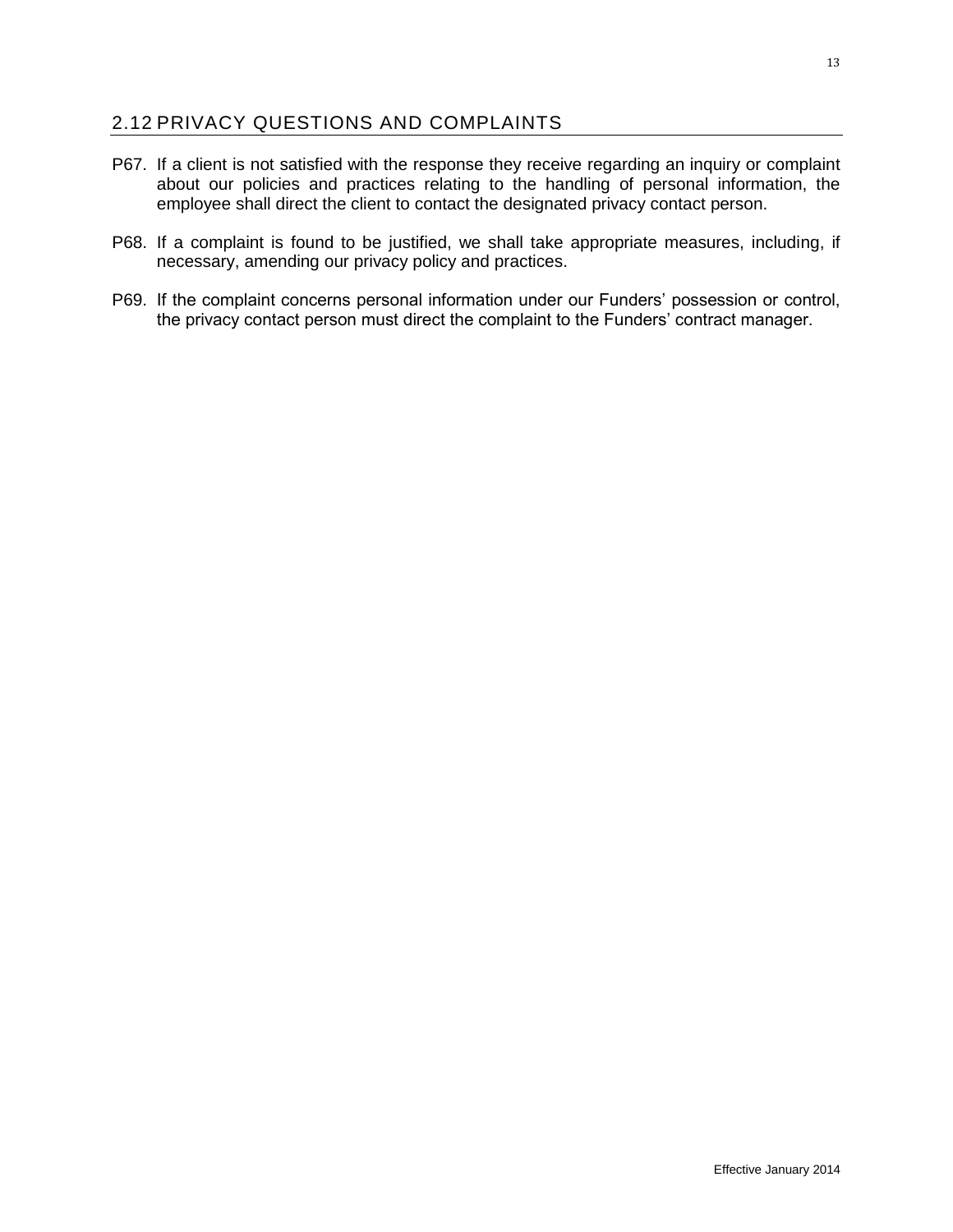## **3 GUIDELINES**

## 3.1 INFORMATION SECURITY

Information security means taking reasonable security measures to protect the personal information in the possession or control of RODS, from risks such as unauthorized access, collection, use, disclosure, copying, modification, disposal and destruction.

The guidelines in this section and the best practices in the following section are not strictly required by the privacy policy principles and statements. However, the guidelines and best practices provided here will provide good privacy-related information security for the appropriate balance between information security and ease-of-use.

Information security issues are subject to rapid change. We will review this information security at least annually and when new security issues become known, to address new and emerging security issues.

*For more information about security, please see section [4.1](#page-16-0) "Security Best Practices" in the APPENDICES.*

#### 3.1.1 ADMINISTRATIVE MEASURES

- G1. The privacy contact person has been designated with overall responsibility for security within RODS.
- G2. Information session for board members, employees and volunteers, to ensure they are aware of and understand their responsibilities including:
	- a) security policy and practices,
	- b) permitted access use and disclosure of personal information,
	- c) retention and disposal policy,
	- d) requirements for password maintenance and proper password security.
- G3. Sanctions for breaches of the privacy policy and a process for reporting and investigating breaches.
- G4. Limit access to personal information by following the "need to know" principle. Staff should only be provided file cabinet keys and passwords to access files they need to perform their duties. Review access rights periodically and remove access when no longer required by an employee.
- G5. Check the references and background of each employee to ensure that he or she is a suitable person to have access to sensitive information, information systems and the facilities where they are located.
- G6. Require employees to sign a confidentiality agreement that clearly defines individual responsibilities for security, including the protection of personal information.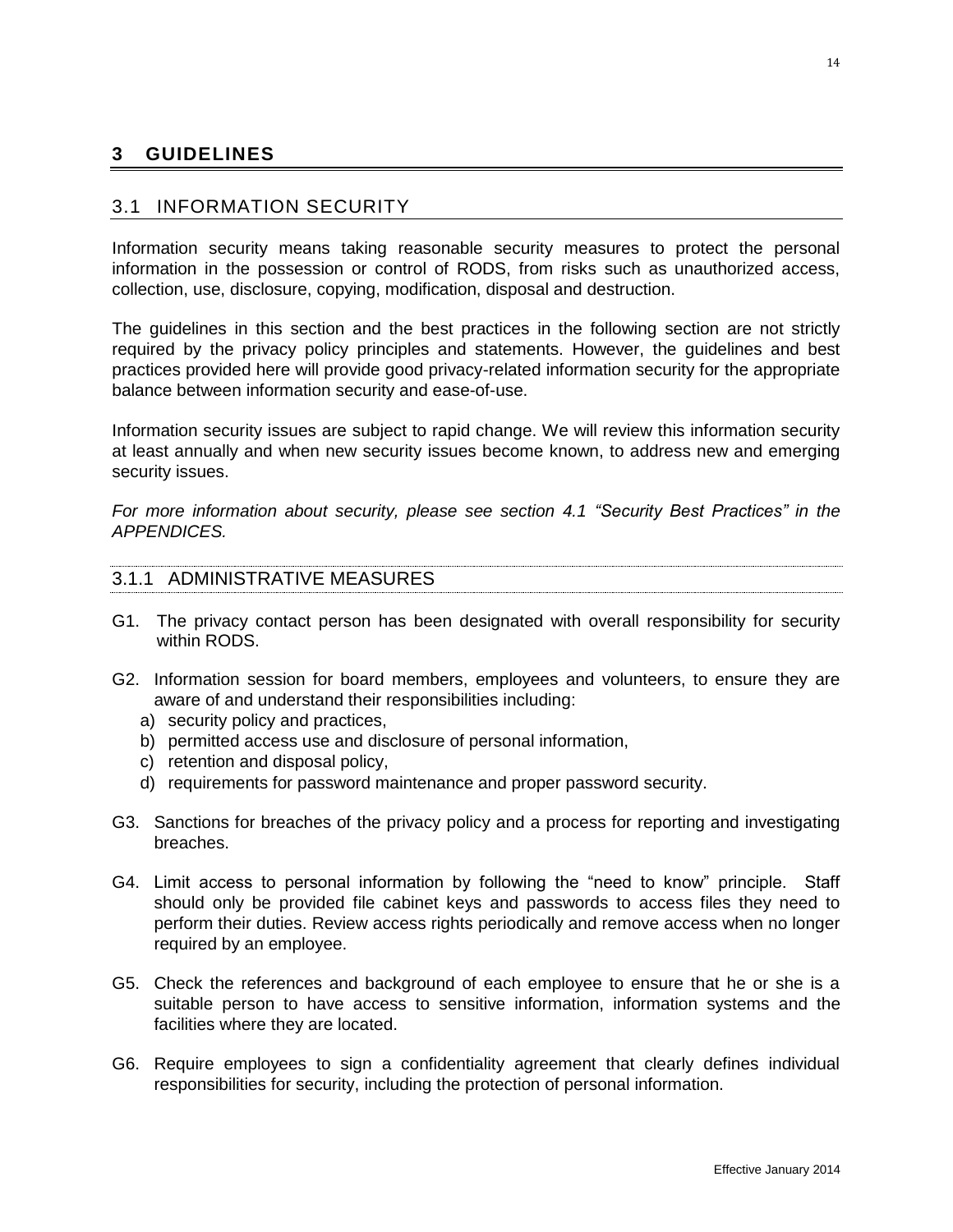### 3.1.2 PHYSICAL SAFEGUARDS

- G7. Lock file cabinets and areas where files are stored when no one is there. Provide keys only to staff needing access to the files to perform their work.
- G8. Establish a nightly closing protocol requiring employees to lock all office doors and cabinets; log out of all computers; remove all documents containing personal information from desks, fax machines and printers; and install intrusion alarms (where needed/or applicable).
- G9. Shred or otherwise destroy paper files before disposing them.
- G10. Securely wipe all personal information from hard drives before they are discarded, sold or donated.
- G11. Store personal information on portable devices like laptops, flash drives and CDs or DVDs only when necessary; only store as much personal information as is necessary for the task and delete as soon as possible.
- G12. Do not leave unattended, and securely lock away, portable media devices when not in use.
- G13. Position computer monitors so that personal information displayed on them cannot be seen by unauthorized personnel or by visitors.
- G14. Locate printers that are used by staff to print items containing personal information in a secure location.
- G15. Gain required approval prior to taking records off-site.

## 3.1.3 TECHNOLOGICAL SAFEGUARDS

- G16. Use software, hardware or operating system access controls such as passwords, termination on inactivity and clearance of display screens to limit access to files containing personal or otherwise sensitive information.
- G17. Keep firewalls and anti‐virus/anti-spyware software up‐to‐date, to protect against invasive malware.
- G18. Password-protect portable media devices such as laptops and USB flash drives and encrypt to current encryption standards.
- G19. Do not install software that has not been approved for use by your organization.
- G20. Grant remote access into RODS internal office network only for individuals who need that access. Review access rights periodically and remove access when no longer required by an employee.
- G21. Establish security controls for remote access to information systems.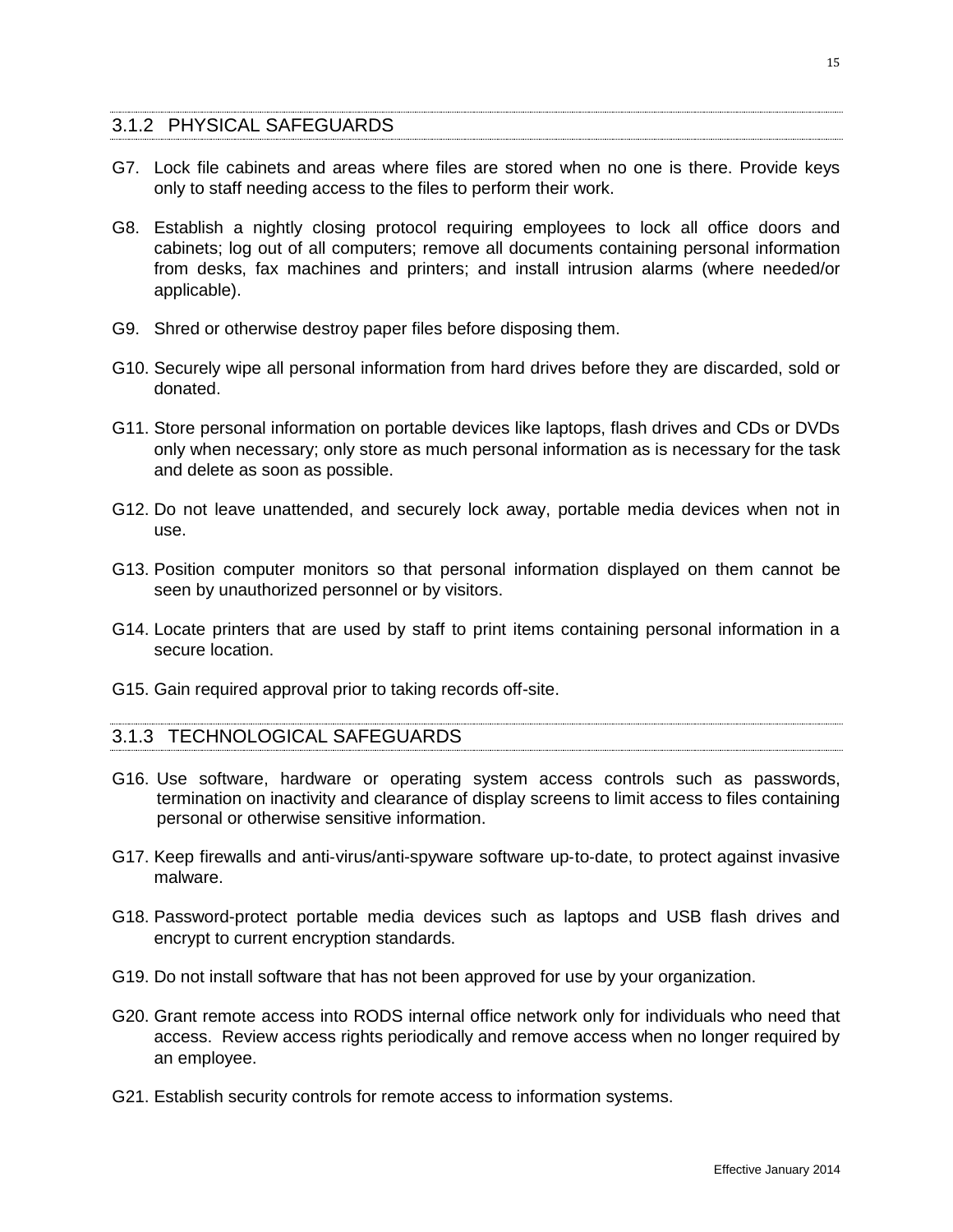- G22. Where practical, erase the contents of fax machines and photocopiers prior to repair or disposal.
- G23. Ensure that passwords are not easily guessed or compromised:
	- a) Do not use any word or phrase that might be found in a dictionary.
	- b) Make sure all passwords are at least eight characters long and include at least one upper case character, one number and one punctuation symbol. (Holding down the SHIFT key while creating and entering your password is a good idea; it creates passwords that are hard to guess.)
	- c) Change passwords at least every 90 days and whenever there is a chance that they may have been compromised.
	- d) NEVER share passwords, except those that have to be shared to exchange encrypted documents.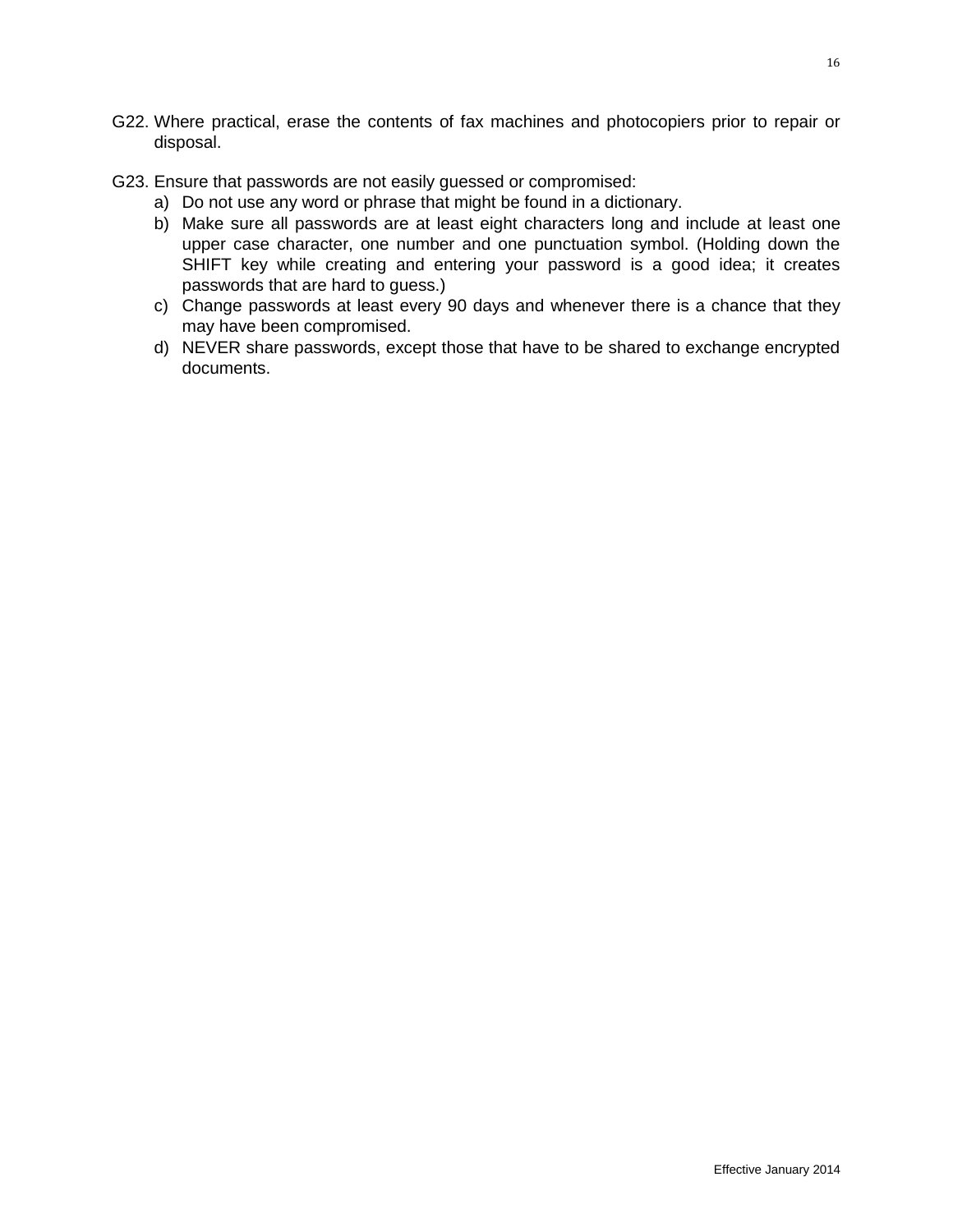## **4 APPENDICES**

## <span id="page-16-0"></span>4.1 SECURITY BEST PRACTICES

## 4.1.1 AT THE OFFICE

### **4.1.1.1 PERSONAL CONVERSATIONS**

- 1) Do not discuss sensitive or personal information in areas where there is potential for conversations to be overheard.
- 2) Have regular interpreters/translators sign an oath of confidentiality. If it is not feasible to have an interpreter/translator sign an oath of confidentiality, such as in an emergency, be sure to advise them that everything they hear in the course of providing interpreter/translator services must be kept confidential.

### **4.1.1.2 SECURING PAPER RECORDS**

- 3) Follow a "clean desk" policy. Do not leave confidential or sensitive files on your desk.
- 4) Place files in secured storage areas such as locked cabinets and desk drawers during lunch or other breaks away from your desk.
- 5) Do not store files in areas where the general public has access.
- 6) Files containing personal information or sensitive business information should be placed in locked offices or storage after business hours. Even though the office is secured, the premises are accessible by "outsiders" such as cleaning, security and maintenance staff.
- 7) Shred or otherwise destroy paper files before disposing them in accordance with your organization's retention policy.

#### **4.1.1.3 PROTECTING ELECTRONIC RECORDS**

- 8) Computer monitor screens should not be visible to others.
- 9) Laptops used in high traffic areas should be cable-locked to reduce the possibility of theft.
- 10) Keep your portable devices out of sight when you are away from your work area for extended time periods and after business hours.

### **4.1.1.4 SAFEGUARDING THE OFFICE PREMISES**

- 11) Ensure that there is reception coverage as long as the office door is open.
- 12) Unescorted visitors should not be allowed. Question unescorted visitors in your area start with "May I help you?" Ask for identification if the person is unknown to you.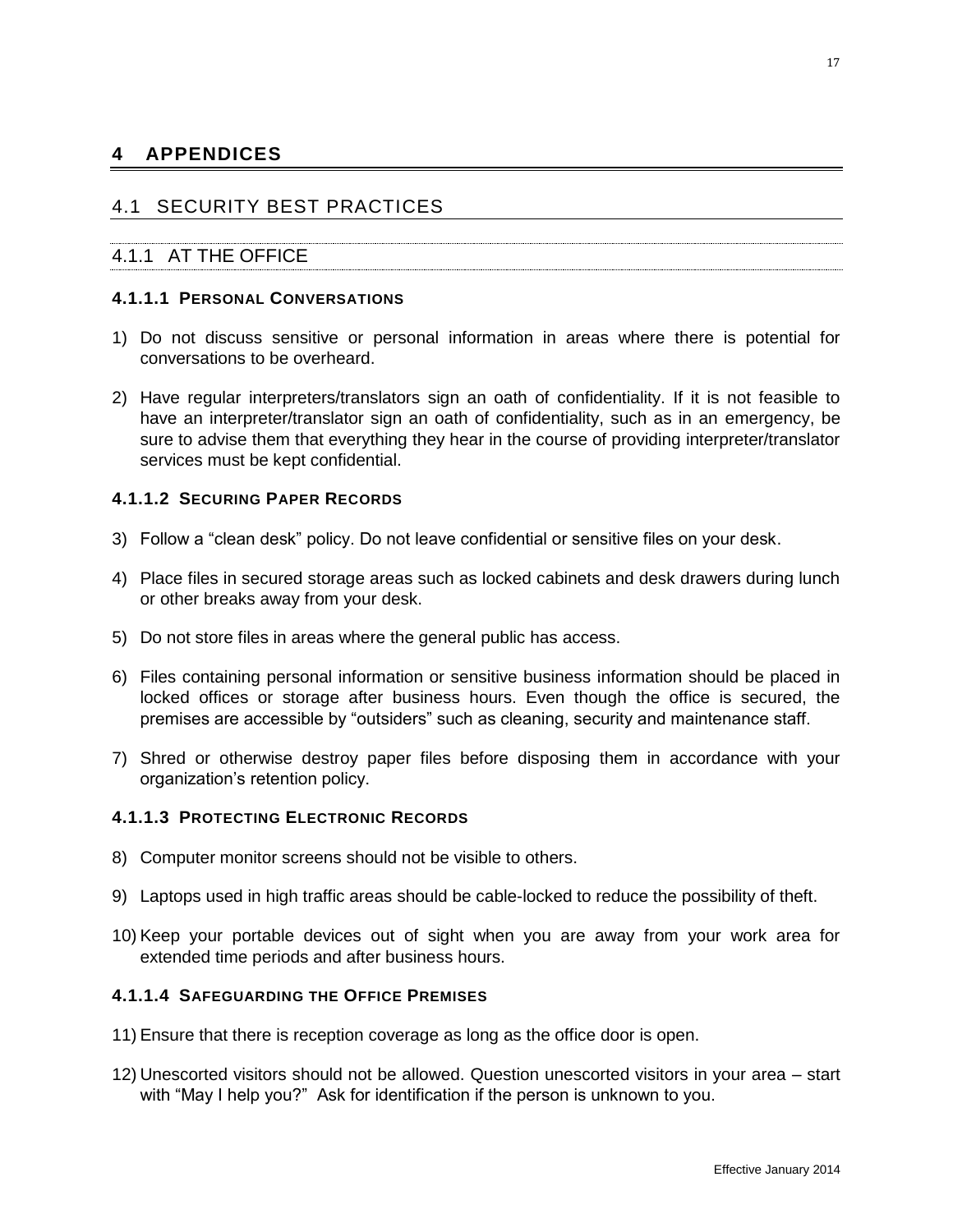13) Ensure that the office door is locked after business hours. Alarms or detection systems, if installed, should be activated.

# 4.1.2 TRANSMITTING INFORMATION

### **4.1.2.1 TELEPHONE (CELL AND DESK PHONES)**

- 14) Be aware that in public areas or open office, your conversation may be overheard by others. If conversations are sensitive, consider a using closed room.
- 15) Most phones have voice mail that records messages. These are retrievable through a code which should only be known only to you. Treat it like you would a password.
- 16) If you must leave a voice mail message, make sure it is for the right person and avoid leaving sensitive information. Be aware that family members or co-workers may have access to messages not intended to them.
- 17) Cell phones and smart phones may also contain text messages and contact lists which should be protected by password. Do not leave text messages that contain personal information on your cell phone/PDA (Personal Digital Assistant).
- 18) Consider the sensitivity of information in case of loss or replacement of a 'smart' phone. A lot of confidential information may also be contained in 'smart' phones.
- 19) Never communicate personal or confidential information when using a cell or cordless telephone. This type of communication can be easily intercepted.

### **4.1.2.2 WIRELESS DEVICES**

20) Do not connect on a public internet (WIFI) or unsecured home network.

#### **4.1.2.3 FAX**

- 21) Do not leave unattended documents that are sent or received on the fax machine.
- 22) Pre-programmed fax numbers should be regularly checked to ensure accuracy. Take care when using distribution lists.
- 23) When sending sensitive or personal information, first contact the recipient to schedule the transmission so they can be at the receiving fax machine when the fax arrives, unless you know that the receiving machine is not accessible to unauthorized persons.
- 24) Fax documents should be sent under a fax cover sheet that contains sender information and a disclaimer similar to the following:

*This e-mail and any files transmitted with it are intended only for the named recipients and may contain legally privileged and/or confidential information. If you are not the intended recipient please do not disseminate, distribute or copy this e-mail without the consent of the sender.*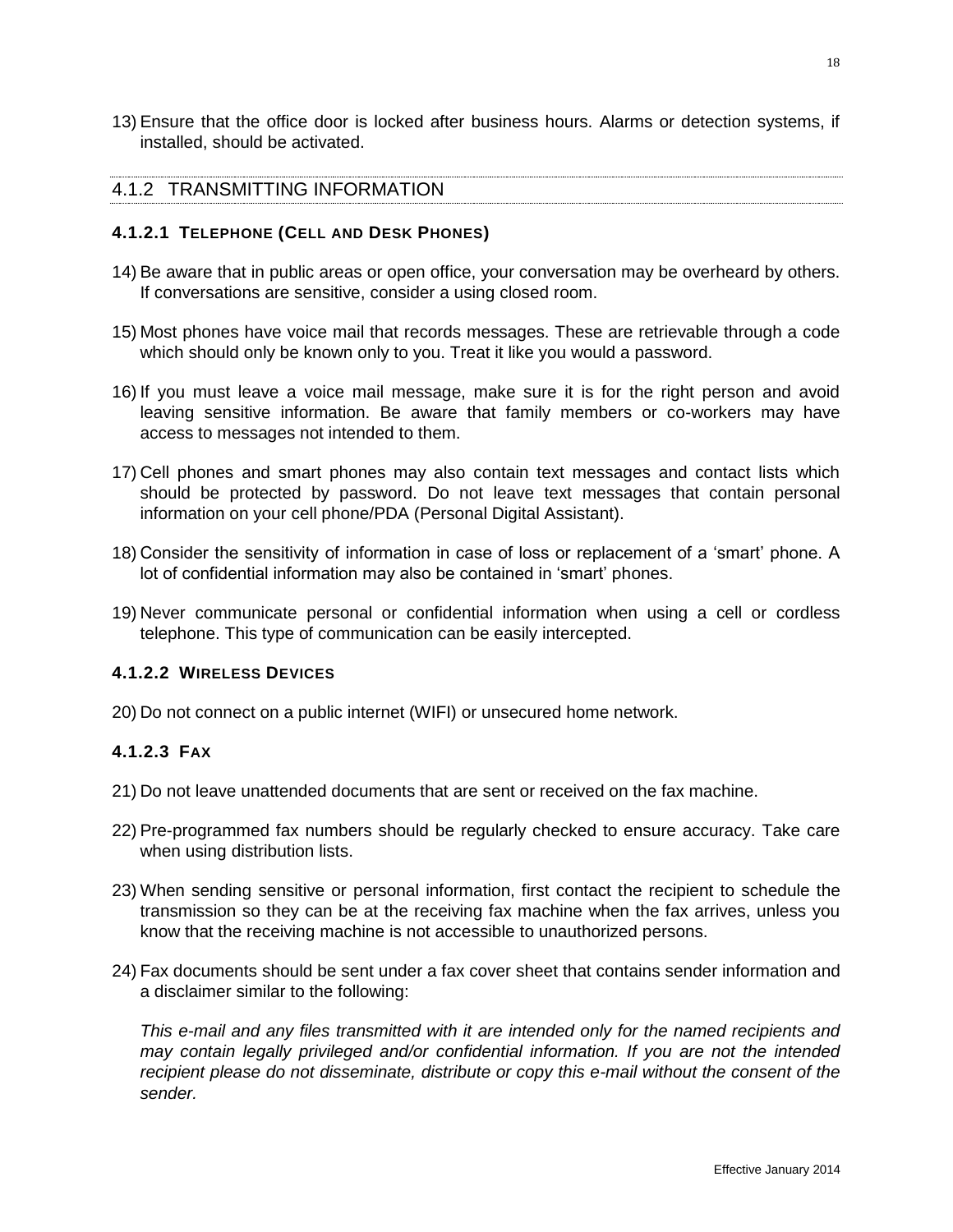25) Do not use internet services to send or receive faxes through e-mail or websites unless their use has been authorized within your organization.

### **4.1.2.4 E-MAIL**

- 26) The organization should provide business e-mail addresses to all employees and employees should be informed that e-mail messages to and from those addresses are accessible to the management of the organization.
- 27) Only use the office email system to perform your day-to-day job duties. Using a personal email address for official purposes carries a number of security risks and should be avoided because information is stored on servers outside your organization's network and therefore outside its control.
- 28) Do not forward any unencrypted e-mail containing personal or otherwise sensitive information to an outside network, or create any automated process to do so. Sending unencrypted confidential information from the office to your home e-mail to work at home is to be avoided.
- 29) When choosing e-mail as a means of communication, be professional. Keep in mind that email sent by you can be kept for a long time and can be used during an investigation. Your e-mail content may be available to a number of people such as computer personnel.
- 30) Do not transmit any e-mail message you would not want someone other than the intended recipient to see.
- 31) Do not transmit any personal information by e-mail unless you have the appropriate authority to do so, and you have confirmed the intended recipient.
- 32) Do not share your e-mail password with anyone. If you must have a co-worker have access to your e-mail or files (e.g. during vacation) use delegated authority if your e-mail system has this feature. Delegation allows a co-worker or manager to use their own user ID and password to read or send e-mails on your behalf.
- 33) If you use a distribution list, verify that the list is up-to-date and that the recipients for a particular message are authorized to receive the message before sending it to the entire list.
- 34) If you must send sensitive information by e-mail, safeguard information by e-mailing it in an encrypted attachment and phoning the person to provide the password to use to decrypt the attachment. (Note that additional software may be required for the encryption and decryption of attachments, depending on which software you used to create the attachment. For example, recent versions of Microsoft Word will encrypt documents, but other word processors may not.)
- 35) Emails sent outside the office network should carry a disclaimer similar to the following:

*"This communication may contain information that is privileged or confidential and is intended for the use of the intended recipient only. If you are not the intended recipient, you*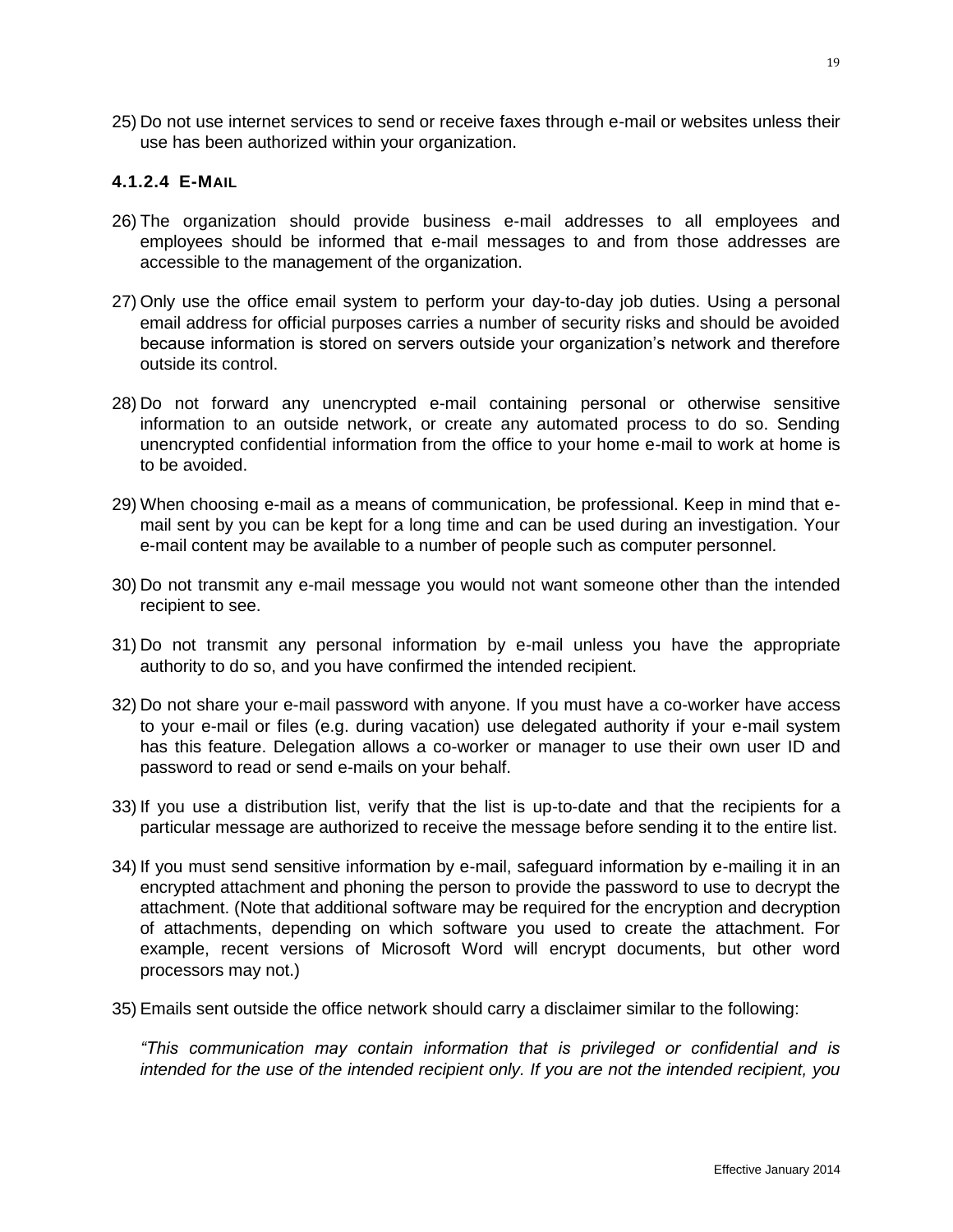*should not use, copy or take any action in reliance on it. If you have received it in error, please notify the sender at once and permanently all copies in your possession".*

36) Do not open unknown or unsolicited attachments. They may contain viruses or spyware.

## 4.1.3 AWAY FROM THE OFFICE

### **4.1.3.1 TAKING RECORDS OUT OF THE OFFICE**

- 37) Avoid using information off-site unless absolutely necessary.
- 38) Permission from your supervisor or manager is required before you take any records out of the office.
- 39) Only take the information you need, not the whole file.
- 40) Leave a list at the office of what you take off-site.
- 41) It is highly recommended that laptop hard drives use whole disk encryption systems (e.g. TrueCrypt) while USB sticks MUST use software encryption (e.g. TrueCrypt) or hardware encryption (e.g. IronKey).

#### **4.1.3.2 TRANSPORTING RECORDS**

- 42) Transport hard copy information in containers (e.g., briefcases, envelopes), not loose.
- 43) Keep sensitive files with you at all times. Never leave files unattended in your car.
- 44) If you must leave files in your car, store them in a briefcase in the trunk (out of sight). Put them in the trunk *before* you depart, not after you've parked at your destination.
- 45) If you must leave your laptop and other equipment in a vehicle, put them in the trunk, before you depart.
- 46) Never leave your laptop, or any other equipment that stores information, unattended, even for a moment. If you must take it on public transportation, it *must* be in your carry-on luggage, which *must* be kept in your possession at all times.

#### **4.1.3.3 ACCESSING WORK INFORMATION SYSTEMS WHILE AWAY FROM THE OFFICE**

47) If you have to get into the internal office network to do your job away from the office, request a RODS remote access setup.

#### **4.1.3.4 DISCUSSING SENSITIVE OR PERSONAL INFORMATION IN PUBLIC PLACES**

48) Work in a private area where the public will not see paper files or hear sensitive or personal information during phone conversations.